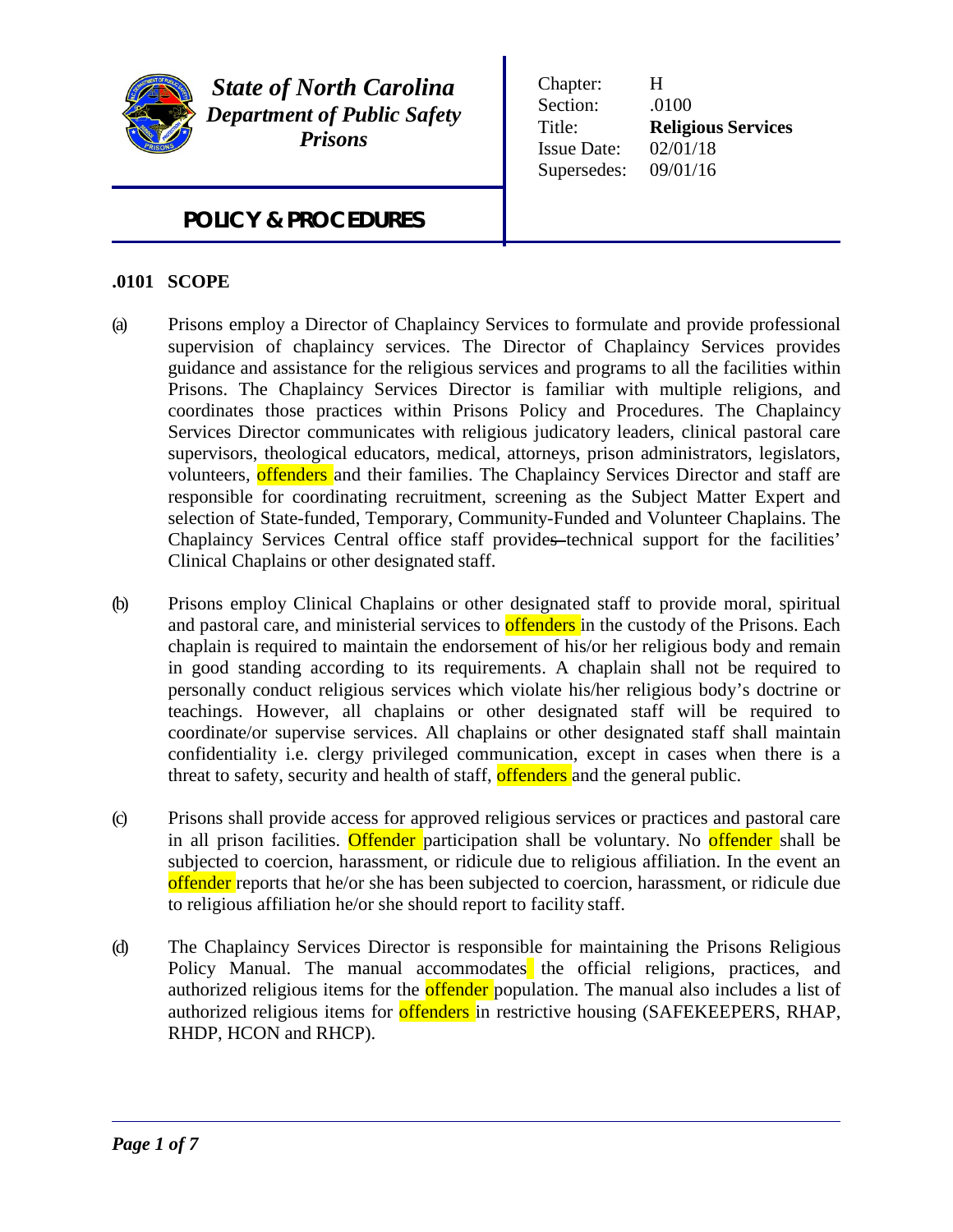## **.0102 COMMUNITY-FUNDED AND VOLUNTEER CHAPLAINS**

- (a) Community-funded chaplains are chaplains funded by community churches or other religious organizations. These chaplains must have the proper credentials and have a signed covenant on file at Chaplaincy Services Central office. These chaplains will be appointed by the Chaplaincy Services Director, subject to the approval of the Director of Prisons. The Director of Prisons may, at will, remove any community-funded chaplain.
- (b) Volunteer chaplains must have the proper credentials and have a signed covenant on file at the Chaplaincy Services Central office. These chaplains will be appointed by the Chaplaincy Services Director, subject to the approval of the Director of Prisons. The Director of Prisons may, at will, remove any volunteer chaplain.
- (c) All Chaplains (State-funded, Temporary, Community Funded and Volunteers) are required to participate in New Chaplains Orientation and Training. A DVD recording of all recognized faiths and their sacred items are made available for the training of all staff that has direct contact with **offenders.** Additionally, all Chaplaincy staff and volunteers are required to participate in annual training as outlined by Prisons policy.
- (d) All North Carolina Prisons' Covenanted Volunteer and Community-Funded Chaplains will be required to have a picture identification card. The representative's photographs and identification card will be captured through the automated Digital Photo System and/ or Auxiliary Photo Capture Stations.
- (e) At the discretion of the Facility Head, the chaplain or other designated staff will have access to all areas of the facility to minster to all **offenders**.
- (f) At the discretion of the Facility Head, relevant contents of prison records may be communicated to a community-funded chaplain by an appropriate staff member when such information is considered essential to the fulfillment of the chaplain's duties. Confidentiality shall be maintained by the chaplain.

### **.0103 PROCEDURES**

- (a) Religious practices for **offenders** other than those in the regular population will be reviewed and approved by the facility head in consultation with the chaplain and Chaplaincy Services Central Office consistent with this policy. Requests for practices exceeding those authorized in H .0106 should be referred to the Religious Practices Committee for final determination.
- (b) Offenders who wish to have incorporated a religious faith that is not recognized by Prisons must submit a DC-572 Request for Religious Assistance form to the facility chaplain or other designated staff, who will then consult with the Chaplaincy Services Director regarding the availability of temporary accommodations in conjunction with the facility head or designee. Determinations regarding temporary accommodations are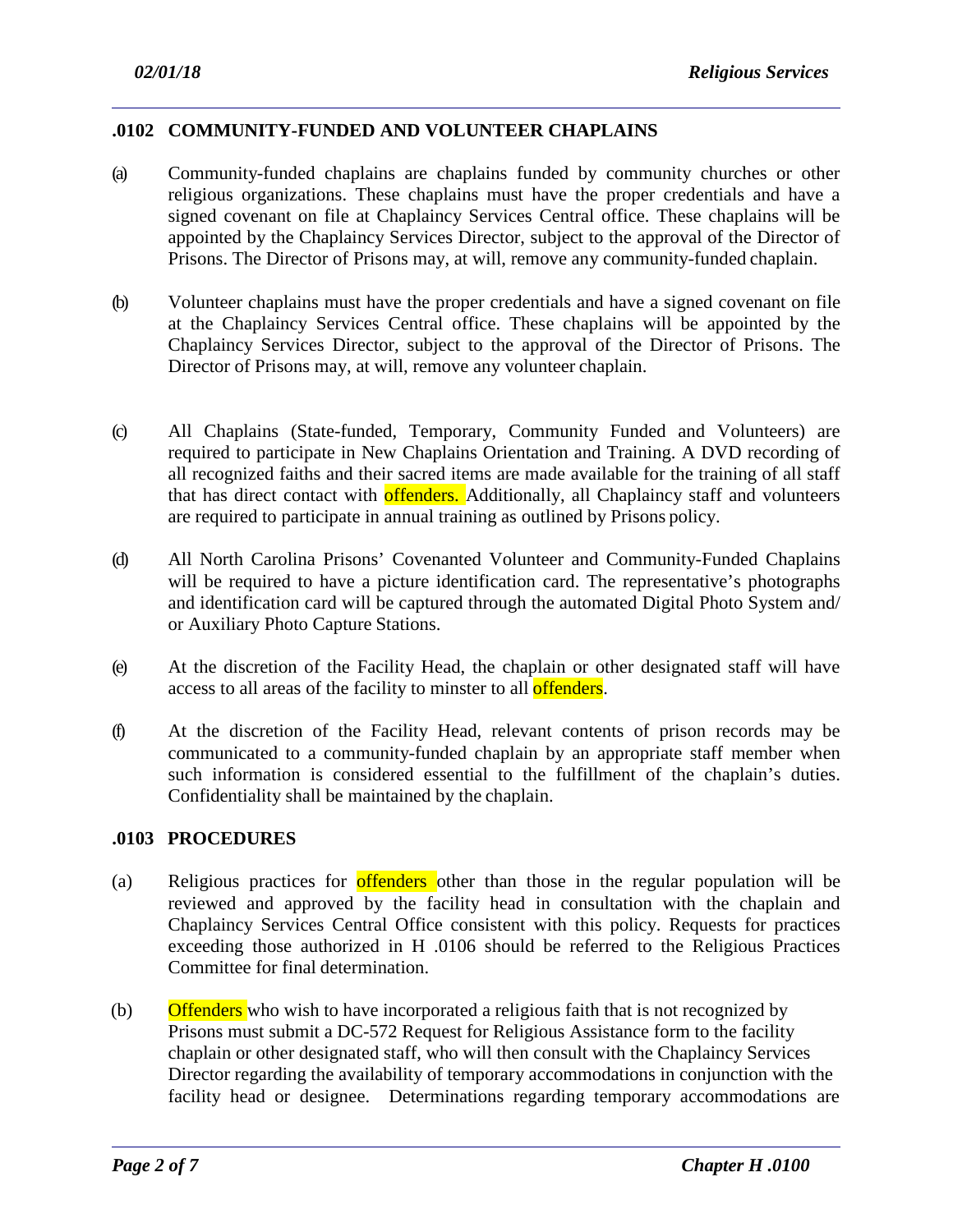made on a case-by-case basis and are subject to the operational requirements of each facility.

- (c) Specific religious practices policies and procedures are detailed in the Prisons' Religious Practices Reference Manual. This manual includes a list of the current faith practices that are now officially recognized by Prisons. It also includes a brief description of the basic beliefs, authorized practices, worship procedures and authorized religious items associated with each faith. A copy of this manual may be found in the office of the Chaplain or other designated staff
- (d) Inmate End of Life Care Protocol

The purpose of this section is to ensure that Prisons staff understand and be consistent in applying the End of Life Protocol procedures. In the last phase of life, people seek peace and dignity. To help realize this, every **offender** should be able to fairly expect elements of care from physicians, health care institutions, and the Prisons. The nature of dying and death has changed, it is occurring more frequently as a result of chronic illness. The following procedures will be followed for providing End of Life Care:

- (1) The Facility
	- (A) Offender patient is admitted to an outside facility.
	- (B) Outside hospital physician/staff will contact the prison facility (medical, facility head, or officer-in-charge) concerning seriously ill designation, or
	- (C) The Prisons custody staff assigned to the offender's room will communicate with the OIC that the **offender's** condition has downgraded to seriously ill.
	- (D) The OIC will notify the facility head and the facility chaplain. If the facility chaplain is not available the facility head will instruct the OIC to activate the End of Life Protocol (EOLP) and notify the officer in the offender's room.
	- (E) The Prisons custody staff assigned to the **offender's** room will request that the hospital nurse contact the hospital chaplain.
	- $(F)$  The officer assigned to the **offender's** room will note the hospital chaplain's name and visit in the activity log.
	- (G) During regular work hours, the Facility Head shall contact the **offender's** next of kin or immediate family or if the Facility Head is not available, the chain of command process is to be used.
	- (H) All persons granted a visit with the **offender** must be cleared through the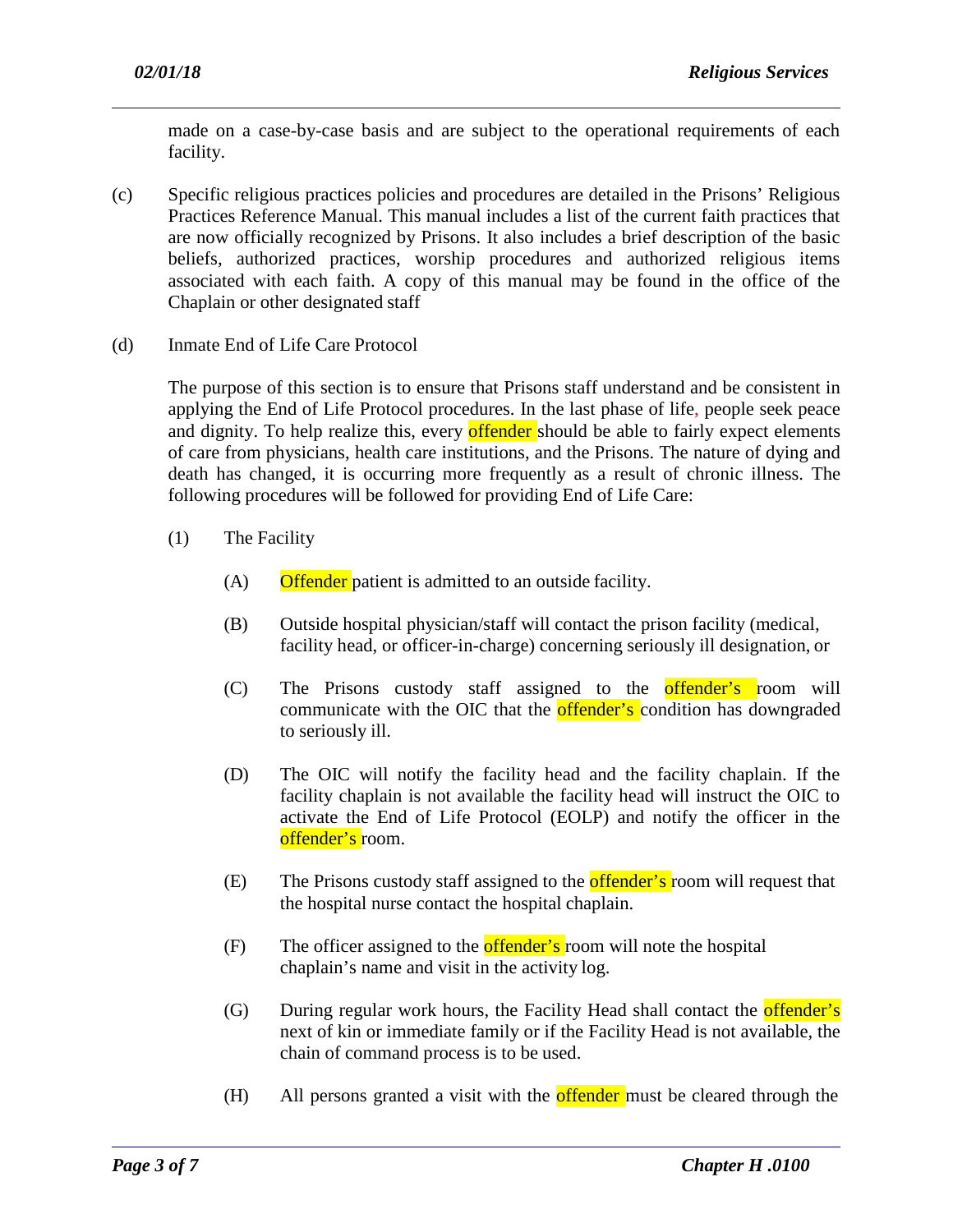facility's OIC.

(2) The Community Hospital Chaplain

Pastoral Caregivers provides spiritual support and guidance to ill and dying patients, their families and our staff. Pastoral Caregivers, work closely with physicians, nurses, and North Carolina Prisons. Most hospitals have resources available 24- hours a day, seven days a week to listen, offer prayer, ease stress, and help the **offender** and family deal with end-of-life issues. Pastoral Care providers work with patients of all denominations.

- (3) The Hospital Chaplain
	- $(A)$  Will not make any phone calls to an **offender's** family members
	- (B) Will ensure that the **offender's** faith and practice are observed.
	- $(C)$  May provide pastoral care with **offender's** family if requested.
	- (D) No hospital clergy will be allowed to accompany the family members in the **offender's** room unless it is approved by the facility head or officer-incharge.
- (e) Inmate Transportation and Religious Items

When being transported by Prisons vehicle, offenders must pack all their personal religious property in their property bag.

## **.0104 INMATE RELIGIOUS AFFILIATIONS**

- (a) Offenders shall have the freedom to make a religious commitment, change a religious commitment, or reject religion altogether.
- (b) Offenders may request a Declaration of Faith form to register a change in religious affiliation. All requests to change religious affiliation will be reviewed separately. Once a religious affiliation is declared, a request for change will not be considered until 12 months from the previous Declaration of Faith date. All requests must be completed by the **offender** and submitted to the facility chaplain or other designated staff. Any change shall be documented on the **offender's** religious preference information in OPUS. The offender's religious property specific to her/his former religious preference must be sent outside the facility or destroyed according to the **offender** preference and facility policy.

## **.0105 OFFENDER REQUEST FOR RELIGIOUS ASSISTANCE**

(a) An **offender** whose religion is not currently recognized by Prisons or whose religious request cannot be met within the framework of existing approved religious services must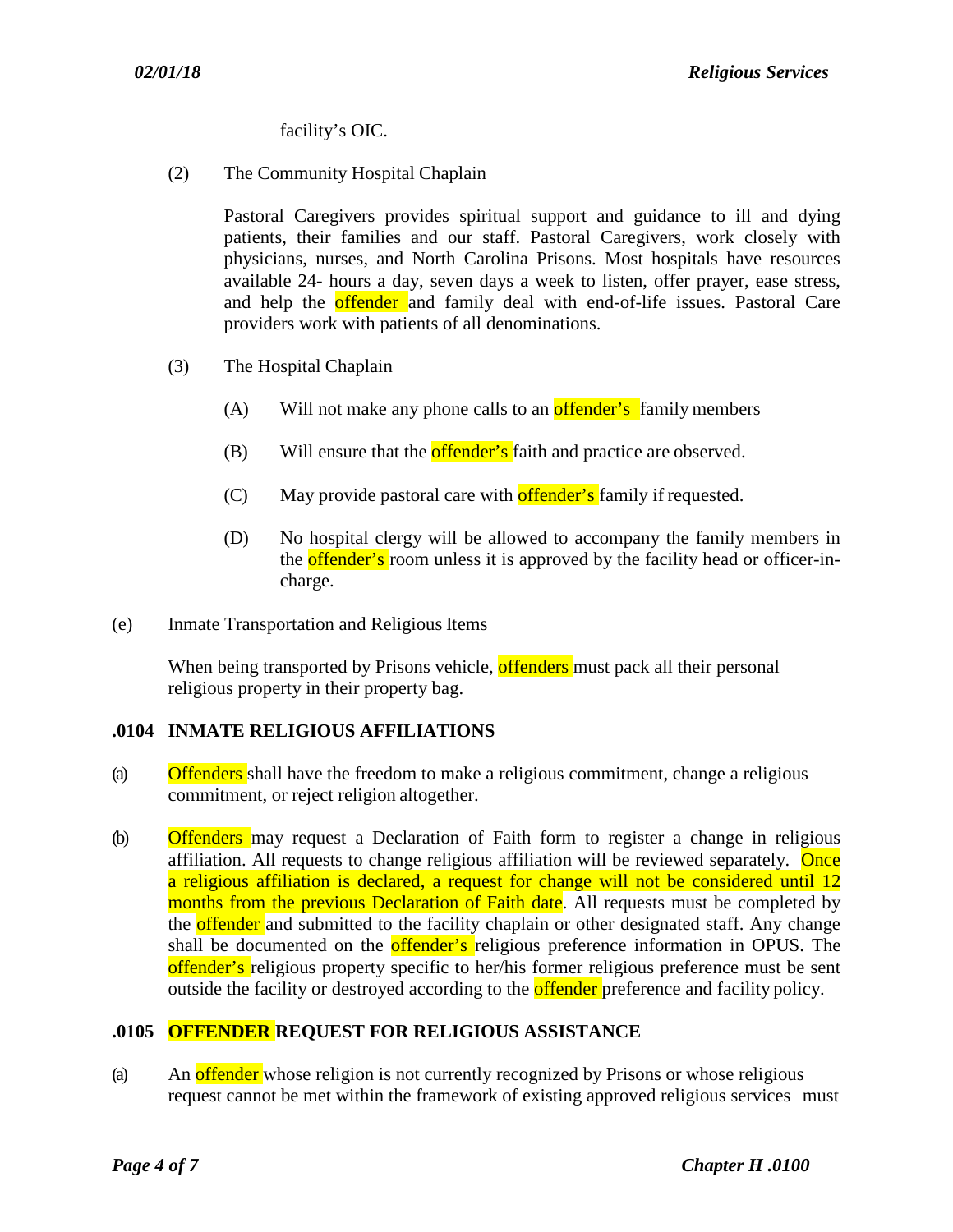submit a written request for assistance using the designated DC-572 Request for Religious Assistance: Fact Sheet form.

- (b) The form shall be made available to any **offender**, upon request, regardless of custody status. The form must be submitted to the facility chaplain or other designated staff by the offender. Upon receipt of the completed form, the facility chaplain or other designated staff shall process the **offender's** request for religious assistance.
- (c) The offender must provide an authoritative source of information for the requested religion or faith practice to the facility chaplain or designated staff in order to verify the existence of the religion.
- (d) The facility chaplain or designee will have 30 days to assist the **offender** with the request. Upon completion of the DC-572, the facility chaplain or other designated staff will create a memorandum detailing the steps taken to provide assistance and shall forward the DC-572, memo, and other pertinent information to the Chaplaincy Services Director. If this step has not been complete within 30 days, the chaplain will send a letter to the **offender**, facility head, and the Chaplaincy Services Director advising of the status of the offender's request.
- (e) An offender's request for religious accommodation shall be evaluated by the Religious Practices Committee within 120 days and the **offender** will be notified of the committee's recommendation. The Religious Practice committee will conduct a subject matter review and research the information provided. The committee's recommendation and the DC-572 shall be maintained by the Chaplaincy Services Director. If the Religious Practices Committee recommends the establishment of policy for a new religious or faith practice, the draft policy will be sent through the normal chain of command for review. Any legal review will be documented and forwarded back to the Prisons for disposition. If this step is not completed within 120 days, the Chaplaincy Services Director will send a letter to the offender, facility head, the facility chaplain or other designated staff advising them of the status of the **offender's** request.

## **.0106 AUTHORIZED RELIGIOUS PRACTICES**

- (a) Race, color, creed or national origin shall not be a basis for excluding an **offender** from attending any religious service.
- (b) Regular population offenders are allowed to attend any corporate worship service held at the facility.
- (c) Due to safety and security concerns, SAFEKEEPERS, offenders in Restrictive Housing (RHAP, RHDP, HCON and RHCP) will not be allowed to attend corporate worship services with the general population as outlined in the North Carolina Prisons, Conditions of Confinement policy C.1219 (d).
- (d) Rehabilitative Diversion Unit (RDU) and Therapeutic Diversion Unit offenders will have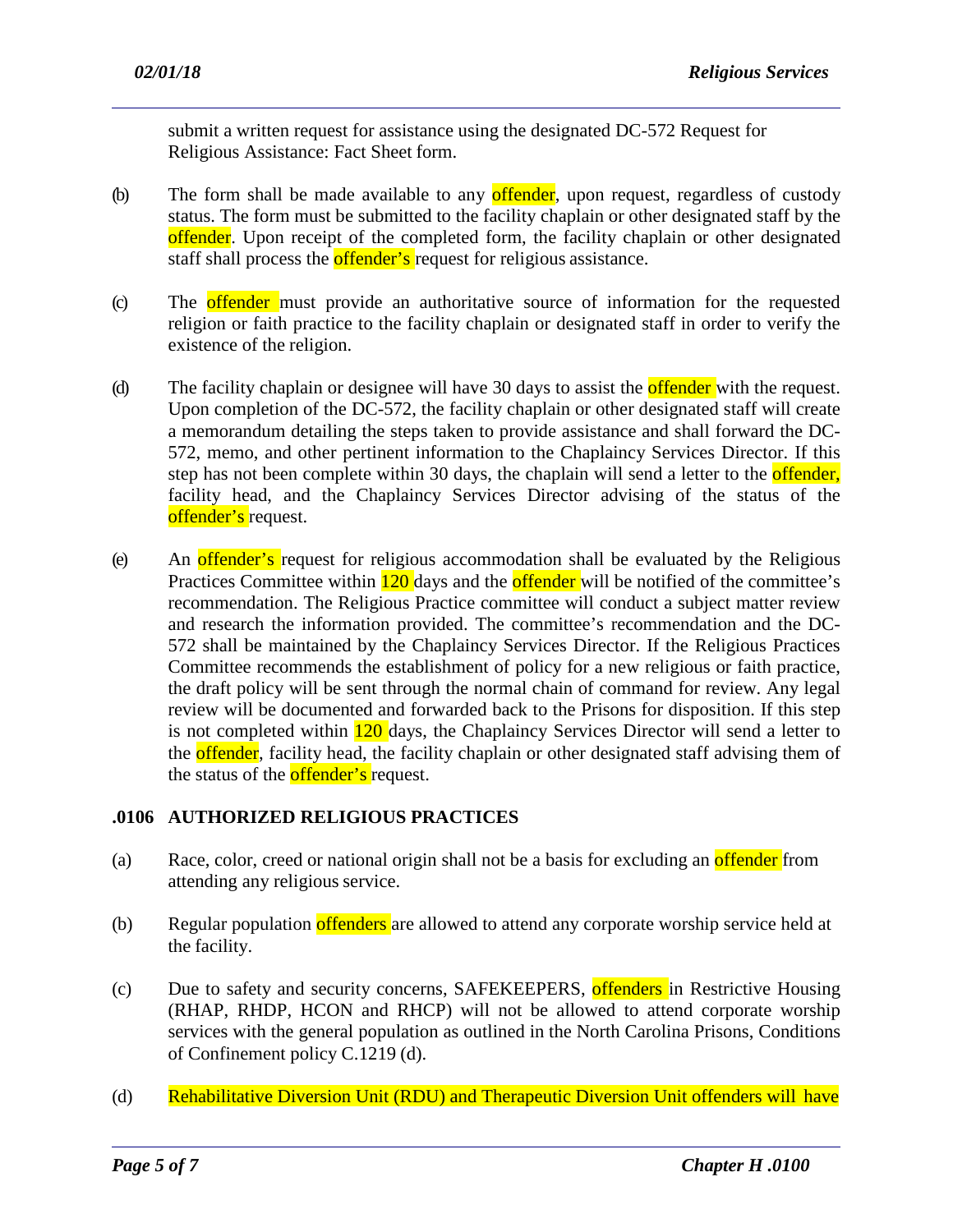access to Chaplaincy Services. Access to Religious Services will be provided in Phase 3.

- (e) Any offender may privately pray, meditate, and study scriptures or religious literature in his or her cell, so long as the **offender** does not interfere with other **offender**(s), the offender's assigned program or work assignments, security or operational management.
- (f) Upon request, an offender may be considered for enrollment in religious correspondence courses. An offender's request to use a foreign language for religious study shall be reviewed on a case-by-case basis.
- (g) Clergy and other spiritual advisors may be admitted to visit an **offender** at the **offender's** request, subject to Prisons policies regarding visitation and coordination of the facility chaplain or other designated staff and approval of the facility head. The Community religious official must have received their credentials from a residential accredited school or an endorsing faith group body.
- (h) The facility Chaplain or designated staff may request assistance from a community religious official to perform a wedding, baptism, or other religious rites/rituals subject to Prisons policies regarding visitation policy. The approval will follow the chain of command through the facility head.
- (i) The Chaplaincy Services Director shall maintain a list of faith groups approved for the use of sacramental wine. Sacramental wine may be approved for religious services. Requests must be made to the facility chaplain or other designated staff and will be reviewed on a case-by-case basis. Only the religious official leading the rite may consume alcohol. Offenders are not allowed to consume ANY alcoholic beverages while in the custody of the Department of Public Safety.
- (j) The policies and procedures detailed in the North Carolina Prisons' Religious Practices Reference Manual, and any others authorized by the Religious Practices Committee and the Director of Prisons or designee shall be used to administer all religious practices.

#### **.0107 RELIGIOUS CORPORATE SERVICES**

- (a) To protect the integrity and authenticity of the beliefs and practices of religious services and programs, a Facility Chaplain or designated staff shall be responsible for the coordination, facilitation, and supervision of **offender** religious services and programs.
- (b) If a facility chaplain or community volunteer is not available for a specific minority faith group and at least six (6) offenders regularly attend services then an offender faith helper may be considered to assist with facilitation of a religious service or program. The faith group must be listed in the Religious Practices Manual.